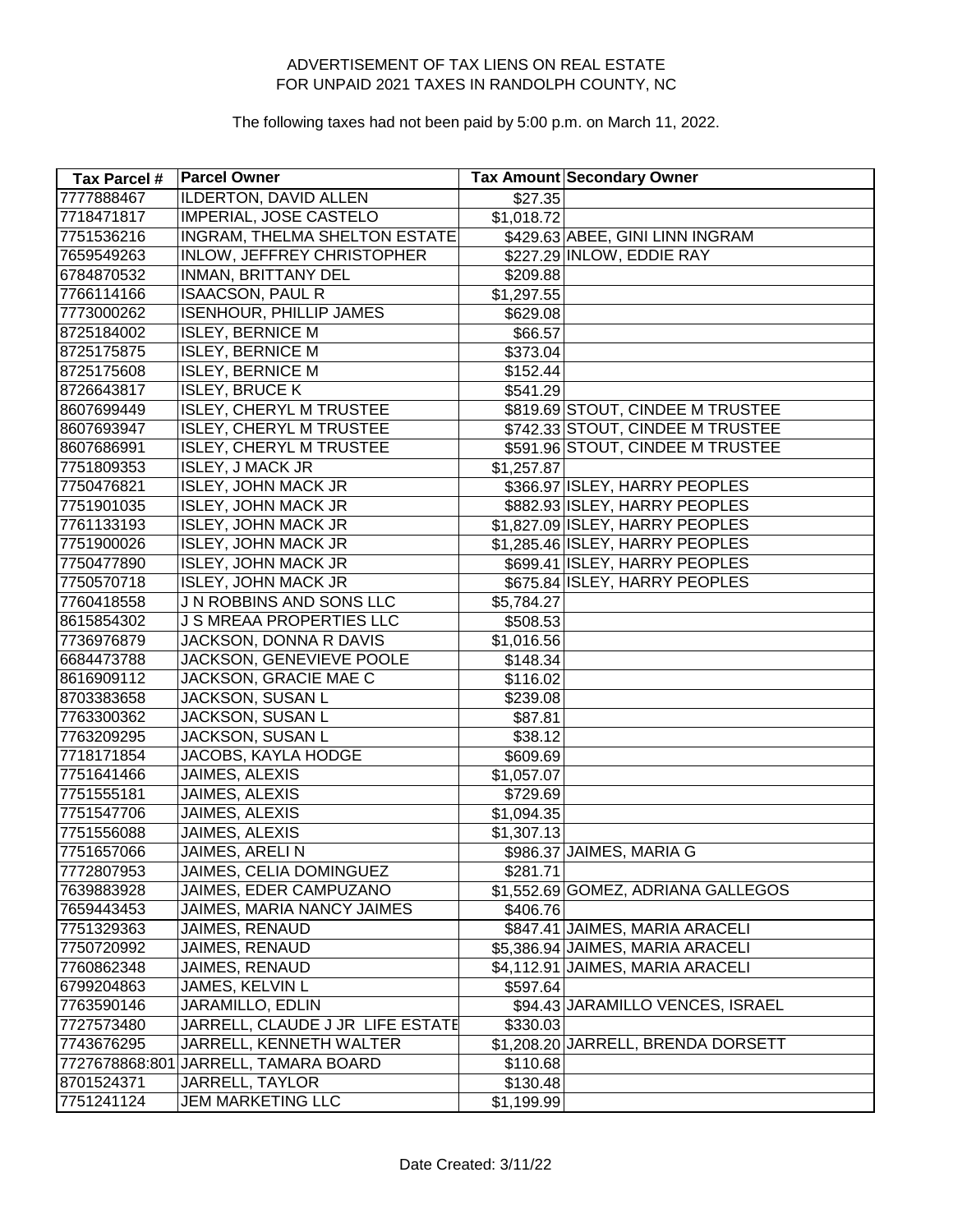| Tax Parcel # | <b>Parcel Owner</b>             |            | <b>Tax Amount Secondary Owner</b>       |
|--------------|---------------------------------|------------|-----------------------------------------|
| 8736361327   | <b>JEM MARKETING LLC</b>        | \$1,142.06 |                                         |
| 7792750855   | <b>JEM MARKETING LLC</b>        | \$361.88   |                                         |
| 7771603477   | <b>JEM MARKETING LLC</b>        | \$115.17   |                                         |
| 7771600520   | <b>JEM MARKETING LLC</b>        | \$699.18   |                                         |
| 8708942175   | JENKINS, LINDA WRAY             | \$506.46   |                                         |
| 7658859389   | JENKINS, RONNY LEE              | \$529.84   |                                         |
| 7619808038   | JENKINS, RONNY LEE              |            | \$284.40 JENKINS, ANGEL DAWN            |
| 7774232008   | JENNINGS, CORY WAYNE            |            | \$330.10 JENNINGS, FELICIA ANNA FAYE    |
| 7668171790   | JENNINGS, HARRY E               | \$303.47   |                                         |
| 7767581476   | JENNINGS, HOWARD J JR           | \$236.66   |                                         |
| 7767499835   | JENSON, CAROL ANN               | \$456.31   |                                         |
| 7705205273   | JESSEE, AARON                   |            | \$760.23 JESSEE, BARBARA ANN            |
|              | 7797362896:001 JESTER, SYLVIA F | \$71.51    |                                         |
| 7647953787   | JEWETT, JARED EARL              | \$314.04   |                                         |
| 7751439313   | JIMENEZ, JOSE ANGEL             | \$918.62   |                                         |
| 7751452901   | JIMINEZ, CLARA HEIRS            | \$21.86    |                                         |
| 7751451921   | JIMINEZ, CLARA HEIRS            | \$234.33   |                                         |
| 7794344668   | JOHNSON, BRIAN TRUSTEE          | \$545.61   |                                         |
| 7751407977   | JOHNSON, BRUCE EDWARD           |            | \$348.02 JOHNSON, JOYCE HENDERSON HEIRS |
| 7775571421   | JOHNSON, CHARLES                |            | \$353.37 JOHNSON, MATILDE               |
| 7717114584   | JOHNSON, CLAUDE O HEIRS         | \$35.28    |                                         |
| 7744997121   | JOHNSON, DAVID L                | \$225.04   |                                         |
| 7744999254   | JOHNSON, DAVID LEE              | \$144.01   |                                         |
| 7744987883   | JOHNSON, DAVID LEE              | \$1,174.92 |                                         |
| 7737597229   | JOHNSON, DOUGLAS LEE            | \$386.14   |                                         |
| 7721318026   | JOHNSON, HERMAN E JR            |            | \$65.00 JOHNSON, DEBORAH L              |
| 7646562683   | JOHNSON, JASEN D                | \$250.70   |                                         |
| 7748306413   | JOHNSON, JASON BROOKS           | \$765.37   |                                         |
| 7726118326   | JOHNSON, JASON W                | \$789.55   |                                         |
| 6797915675   | JOHNSON, MARY ANN               |            | \$273.21 MOSS, ARNOLD                   |
| 7697319664   | JOHNSON, MARY HILDRA MAE SPINK  | \$311.52   |                                         |
| 7697319850   | JOHNSON, MARY HILDRA MAE SPINK  |            | \$35.34 JOHNSON, JEFFREY L              |
| 8723888100   | JOHNSON, NADINE LANE            | \$150.02   |                                         |
| 7792871010   | JOHNSON, STEPHANIE L            |            | \$301.52 JOHNSON, JAMES ARTHUR          |
| 7792870260   | JOHNSON, STEPHANIE L            |            | \$614.49 JOHNSON, JAMES A               |
| 7629410996   | JOHNSON, WALTER T III           |            | \$517.96 JOHNSON, VERNON KENNEDY        |
| 7790016753   | JOHNSON, WENDY K                | \$300.80   |                                         |
| 7674289705   | JOHNSTON, DANIEL WAYNE          |            | \$495.50 JOHNSTON, KAYE TEVIS           |
| 6781526754   | JOHNSTON, LOVIE LEE COX         | \$257.81   |                                         |
| 7727700323   | <b>JOLLY, FREDRICK SCOTT</b>    |            | \$43.16 JOLLY, STEPHANIE W              |
| 7743166988   | JONES, ANGELA OAKES             | \$231.01   |                                         |
| 7761221867   | <b>JONES, CALLIE TERESA</b>     | \$1,032.28 |                                         |
| 7689626304   | JONES, IRENE LAMBE              |            | \$56.04 INGOLD, HILDA LAMBE             |
| 7718247918   | JONES, JEANIE C                 | \$26.82    |                                         |
| 7718246807   | JONES, JEANIE C                 | \$48.80    |                                         |
| 7798437456   | JONES, PETE JERRY               | \$232.64   |                                         |
| 7646782184   | JONES, RICKEY G                 |            | \$595.76 JONES, JENNIFER M              |
| 7688127889   | JONES, STEPHEN PAUL             |            | \$203.46 SYKES, ANTHONY P               |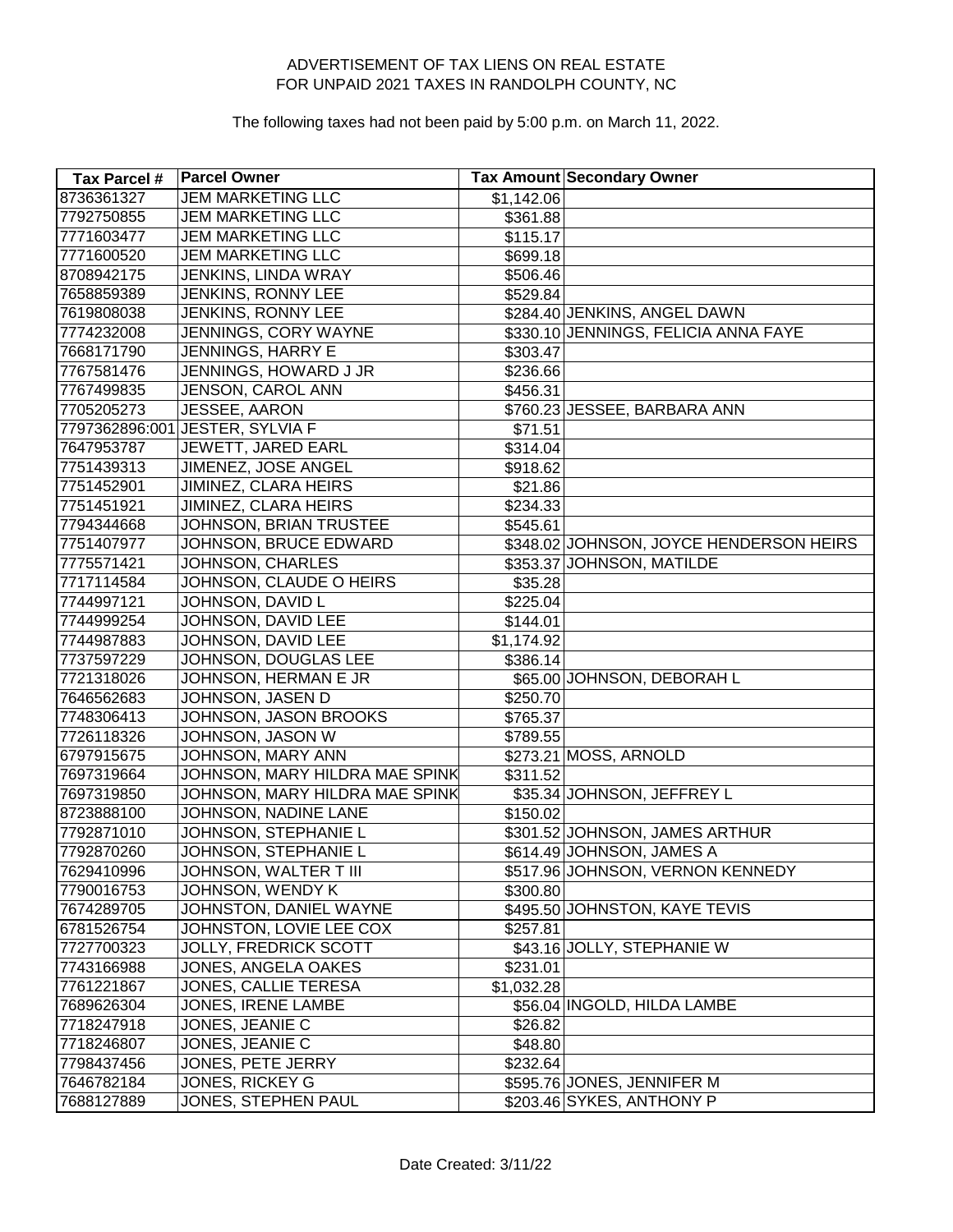| Tax Parcel # | <b>Parcel Owner</b>                |            | <b>Tax Amount Secondary Owner</b>        |
|--------------|------------------------------------|------------|------------------------------------------|
| 7798707565   | <b>JONES, TIMOTHY EUGENE</b>       | \$389.15   |                                          |
| 7763184991   | JONES, TINEY L                     | \$461.04   |                                          |
| 7776979353   | JORDAN, ROY ANDREW                 | \$140.79   |                                          |
| 8619743259   | <b>JOYCE, BRENDA</b>               | \$106.99   |                                          |
| 7708075735   | JOYCE, HENRY LEE SR                | \$161.24   |                                          |
| 7659802318   | JOYCE, MATTHEW KYLE                | \$36.02    |                                          |
| 6796094421   | JOYCE, TAMARA L                    | \$70.53    |                                          |
| 7785381241   | JUAREZ, EDUARDO                    | \$347.67   |                                          |
| 8707837156   | JUAREZ, JESENIA                    |            | \$1,149.13 JUAREZ TOLEDO, RICARDO        |
| 7659935063   | JUAREZ, ROSA                       | \$300.42   |                                          |
| 7766663266   | <b>JULIAN, PATRICIA B HEIRS</b>    | \$303.50   |                                          |
| 7766662265   | <b>JULIAN, PATRICIA B HEIRS</b>    | \$67.18    |                                          |
| 7638977176   | JULIAN, ROGER D                    |            | \$671.62 JULIAN, LINDA F                 |
| 7707977905   | <b>JUSTICE, COLLEEN HEIRS</b>      | \$235.26   |                                          |
| 7707974976   | JUSTICE, COLLEEN HEIRS             | \$1,231.77 |                                          |
| 8619909085   | <b>JUSTUS, JIMMY</b>               |            | \$100.55 JUSTUS, CHRISTY                 |
| 8618999793   | <b>JUSTUS, JIMMY</b>               |            | \$95.77 JUSTUS, CHRISTY                  |
| 8628091401   | JUSTUS, JIMMY                      |            | \$56.57 JUSTUS, CHRISTY                  |
| 8714974637   | JUSTUS, JIMMY                      | \$746.66   |                                          |
| 8628094533   | <b>JUSTUS, JIMMY D</b>             |            | \$858.21 JUSTUS, CHRISTY S               |
| 7618137780   | KAHUONG, KAHUONG                   | \$627.10   |                                          |
| 8724105222   | KEALY, ANTHONY L JR                | \$148.33   |                                          |
| 7718009949   | KEARNS SUMMERS, ELVIRA HEIRS       | \$126.08   |                                          |
|              | 7700773973:002 KEARNS, RODNEY CLAY |            | \$268.01 KEARNS, CYNTHIA                 |
| 6684731207   | KECK, DEBRA ANN CRANFORD           | \$309.92   |                                          |
| 7790281200   | <b>KEELING, ANNA K</b>             | \$577.49   |                                          |
| 7790281200   | KEELING, AUDREY J                  |            | \$577.49 KEELING, JEREMY N               |
| 7773646710   | <b>KEELING, BRIAN WOODROW</b>      | \$120.17   |                                          |
| 7763196043   | KEITH, DAVID C                     |            | \$26.96 WILLIAMS, KATHERINE              |
| 7763186984   | KEITH, DAVID C                     | \$27.20    |                                          |
| 7763196029   | KEITH, DAVID C                     |            | \$14.81 WILLIAMS, KATHERINE              |
| 8705336960   | KELLAM, EDDIE T                    |            | \$552.50 KELLAM, BETSY D                 |
| 7795407427   | <b>KELLEY, SHARON N</b>            | \$641.07   |                                          |
| 7706672748   | KELLY, LUCI KENNEDY                |            | \$834.42 KELLY, DEBORAH JEAN             |
| 7755407489   | KEMP, ORA L HEIRS                  | \$77.90    |                                          |
| 7755501351   | KEMP, ORA L HEIRS                  | \$167.02   |                                          |
| 7754497910   | KEMP, ORA LEE G FREEMAN HEIRS      | \$76.94    |                                          |
| 7712721283   | KEMP, ORA LEE G FREEMAN HEIRS      |            | \$671.42 FREEMAN, HERMAN FRED CLEMENT JR |
| 7754498458   | KEMP, ORA LEE G FREEMAN HEIRS      |            | \$150.83 FREEMAN, HERMAN FRED CLEMENT JR |
| 7755503951   | KEMP, ORA LEE G FREEMAN HEIRS      | \$388.01   |                                          |
| 7755407723   | KEMP, ORA LEE G FREEMAN HEIRS      | \$103.67   |                                          |
| 7754591901   | <b>KEMP, ORA LEE HEIRS</b>         |            | \$413.61 FREEMAN, JOAN T                 |
| 7708265745   | KENDALL, JAMES M JR                | \$2,242.09 |                                          |
| 7737584498   | KENNEDY, ALAN DALE                 |            | \$342.58 KENNEDY, SUSAN R                |
| 7666602672   | KENNEDY, ANITA                     | \$218.46   |                                          |
| 7717152454   | <b>KENNEDY, CARL JR</b>            |            | \$433.07 KENNEDY, MARTHA                 |
| 7666305355   | KENNEDY, CAROLYN A                 |            | \$576.54 BLAKE, TIMOTHY WAYNE            |
| 7666306377   | KENNEDY, CAROLYN A LIFE ESTATE     | \$96.16    |                                          |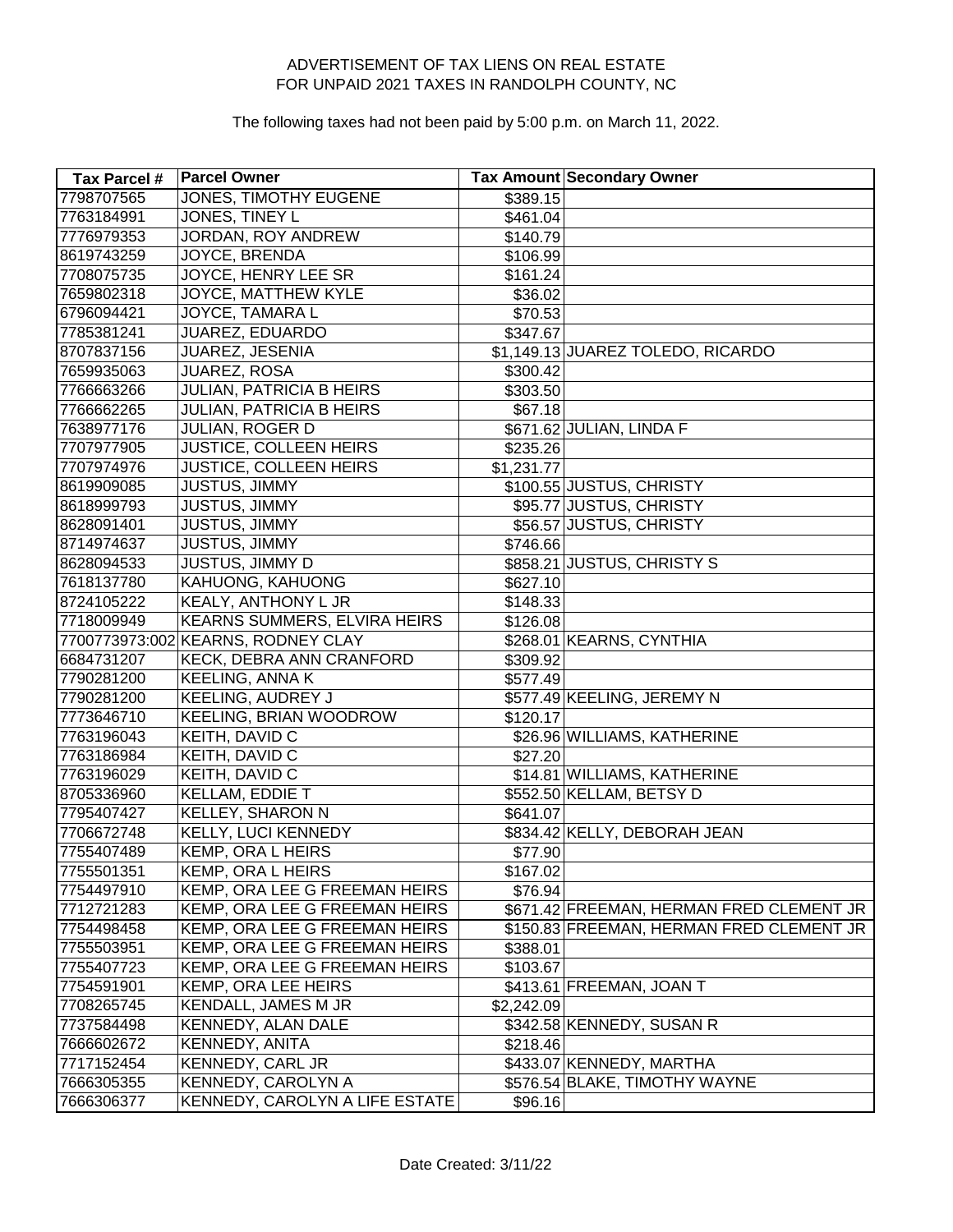| Tax Parcel # | <b>Parcel Owner</b>             |            | Tax Amount Secondary Owner          |
|--------------|---------------------------------|------------|-------------------------------------|
| 7701549950   | <b>KENNEDY, CORBY JONATHAN</b>  | \$1,165.72 |                                     |
| 7718459666   | <b>KENNEDY, DOUGLAS E</b>       |            | \$665.28 KENNEDY, LAURA M           |
| 7764825976   | <b>KENNEDY, JOHN F</b>          | \$761.28   |                                     |
| 7724744727   | <b>KENNEDY, JORDAN MATTHEW</b>  |            | \$845.73 KENNEDY, AMBER ROSE        |
| 7678014928   | <b>KENNEDY, VIOLET CROMER</b>   | \$309.37   |                                     |
| 7678022115   | KENNEDY, VIOLET CROMER          | \$27.15    |                                     |
| 7762397481   | KENYON, ARCHIE THOMAS JR        | \$339.97   |                                     |
| 7762397069   | <b>KENYON, ARCHIE THOMAS JR</b> | \$808.55   |                                     |
| 7780038968   | <b>KENYON, PATRICIA MARIE</b>   | \$1,365.84 |                                     |
| 7722897840   | <b>KENYON, TAMMY</b>            | \$50.36    |                                     |
| 7722893659   | <b>KENYON, TAMMY BARNES</b>     | \$1,187.66 |                                     |
| 7722893850   | <b>KENYON, TAMMY BARNES</b>     | \$44.38    |                                     |
| 7772060850   | <b>KERSEY, CATHY SNIDER</b>     |            | \$750.45 KERSEY, VANCE              |
| 7746645153   | KERSEY, JOSEPH C                | \$1,284.51 |                                     |
| 7718747350   | KHAN HOTELS & MOTELS LLC        | \$97.09    |                                     |
| 7761246166   | KHAN, JABER                     | \$1,176.53 |                                     |
| 8624073863   | KIDD, RONALD W                  |            | \$372.35 KIDD, BRENDA               |
| 7762903491   | KIEFFER, OLGA D J               | \$247.06   |                                     |
| 7762907044   | KIEFFER, OLGA DEBORAH JANE      | \$729.94   |                                     |
| 7725681556   | <b>KIKER, JAMES M</b>           |            | \$57.37 KIKER, GINGER C             |
| 7725402200   | <b>KILLIAN, JAMES EDWIN</b>     |            | \$96.88 KILLIAN, ELEANOR            |
| 8736094311   | KIMREY, TAMMY M                 | \$1,152.85 |                                     |
| 7747367430   | KINDLEY, DANNY ASHLEY           |            | \$1,811.44 RICHARDSON, BEVERLY DAWN |
| 7747276352   | KINDLEY, WILLIAM ARTHUR HEIRS   | \$109.51   |                                     |
| 7798338478   | KING, ANNIE L                   |            | \$137.85 KING, OTHERS               |
| 7734535719   | KING, C RANDY                   | \$689.94   |                                     |
| 7665551048   | KING, CRYSTAL M                 |            | \$813.84 KING, LEON M               |
| 7714364605   | KING, DEBORAH SUE               | \$188.77   |                                     |
| 7765561183   | KING, JOSEPH B                  |            | \$1,596.12 KING, JEANETTE           |
| 7678939825   | KING, RONNIE                    | \$762.84   |                                     |
| 8702434465   | KING, SANDRA VASQUEZ            | \$56.64    |                                     |
| 6792320559   | KINLEY, DONALD JOSEPH           | \$525.72   |                                     |
| 7684132475   | KINLEY, GARRETT W               | \$62.72    |                                     |
| 7684132206   | KINLEY, GARRETT W               | \$42.39    |                                     |
| 6792211900   | KINLEY, STEPHEN ROBERT          | \$438.88   |                                     |
| 6792212837   | KINLEY, STEPHEN ROBERT          | \$17.66    |                                     |
| 7731907088   | KINLEY, TERRY W                 |            | \$28.81 KINLEY, RITA G              |
| 7730998639   | KINLEY, TERRY W                 |            | $$31.41$ KINLEY, RITA G             |
| 7731907505   | KINLEY, TERRY WAYNE             |            | \$135.59 KINLEY, RITA P             |
| 7731908317   | KINLEY, TERRY WAYNE             |            | \$808.12 KINLEY, RITA P             |
| 7723336113   | KINNEY, CHRISTOPHER JAMES       |            | \$21.19 KINNEY, JENNIFER L          |
| 7774252811   | KINNEY, ROBERT W                |            | \$1,476.13 KINNEY, SUZANNE M        |
| 7767592367   | KINSEY, DANIEL ALTON            |            | \$367.20 MERIS, SHARON S            |
| 7790134376   | KIRKLAND, PAUL RAY              | \$20.39    |                                     |
| 6798668782   | KIRKMAN, BRYAN T                |            | \$2,079.24 KIRKMAN, JULIE J         |
| 8722765471   | KIRKMAN, KENNETH W              |            | \$841.11 KIRKMAN, CATHY J           |
| 7782732175   | KIRKMAN, NANCY C                | \$293.31   |                                     |
| 7782725885   | KIRKMAN, NANCY C                | \$945.16   |                                     |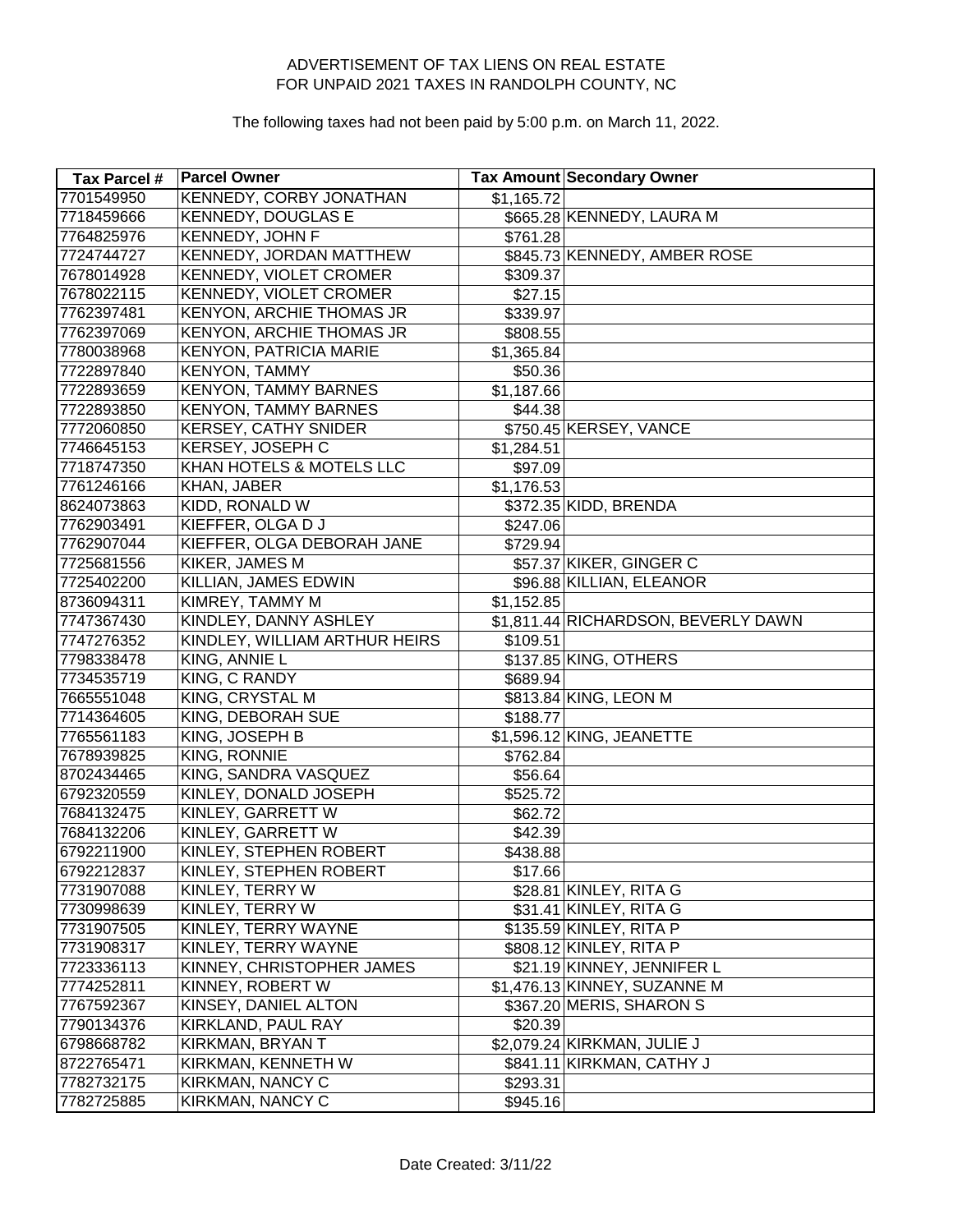| Tax Parcel # | <b>Parcel Owner</b>              |                      | <b>Tax Amount Secondary Owner</b>  |
|--------------|----------------------------------|----------------------|------------------------------------|
| 7782722640   | <b>KIRKMAN, NANCY C</b>          | $\overline{$}156.56$ |                                    |
| 8636138499   | KIRKMAN, ROBERT NEIL             |                      | \$284.57 KIRKMAN, DEBORAH RUSSELL  |
| 7726267946   | KISS, DANIELLE                   | \$95.74              |                                    |
| 8713588797   | <b>KIVETT, KAMERON SHANE</b>     | \$46.58              |                                    |
| 8713681800   | KIVETT, KORBY SHAWN              | \$149.99             |                                    |
| 8734821988   | KIVETT, RICHARD W                | \$649.46             |                                    |
| 7734878250   | KNIGHT, PATRICIA HEIRS           | \$1,392.77           |                                    |
| 6798371901   | KNIGHT, PATRICIA LENA HEIRS      | \$135.76             |                                    |
| 7732888116   | KNIGHT, SANDRA RUSH              |                      | \$13.42 RUSH, RICKY CARL           |
| 7751407977   | KNOWLES, DELORES MARSHKNOWL      |                      | \$348.02 LOCKAMY, DEBORAH MARSH    |
| 7751782217   | KOPLAR, PAUL                     | \$1,435.32           |                                    |
| 7751444538   | KRAFT, AMIN K                    | $\overline{$}271.92$ |                                    |
| 7618145087   | <b>KRAJAN, DONG</b>              |                      | \$623.81 BON, MOM BON              |
| 7618241009   | <b>KRUNGGLA, KNOS</b>            |                      | \$851.08 KRUNGGLA, KTHIUH          |
| 7718868517   | L3 INVESTMENT PROPERTIES INC     | \$1,186.13           |                                    |
| 7733848181   | <b>LACKEY, TINA ABNET</b>        | \$86.26              |                                    |
| 7665683345   | LAMB, EVELYN RENA                | \$1,071.19           |                                    |
| 7656545362   | LAMB, JASON BRADLEY              | \$361.24             |                                    |
| 7656655226   | LAMB, JASON BRADLEY              | \$1,002.80           |                                    |
| 7656749018   | LAMB, JASON BRADLEY              |                      | \$325.63 LAMB, MARK ANTHONY        |
| 7764888073   | LAMB, KIMBERLY R                 | \$524.30             |                                    |
| 7764875634   | LAMB, KIMBERLY R                 | \$882.71             |                                    |
| 8606167228   | LAMB, STEVEN MARK HEIRS          | \$125.12             |                                    |
| 7712678155   | LAMB, WILLIAM JOSEPH             | \$316.96             |                                    |
|              | 8704944880:801 LAMBE, KATHLEEN Y |                      | \$150.89 LAMBE, BARRY E            |
| 7647421510   | LAMBE, SANDRA S                  | \$51.36              |                                    |
| 7647326879   | LAMBE, SANDRA S                  | \$451.93             |                                    |
| 7708898898   | LAMBERT, BETTY H                 | \$848.14             |                                    |
| 6795573753   | LAMBERT, CHARITY DIXON           |                      | \$702.29 LAMBERT, TIMOTHY JOE      |
| 7750191509   | LAMBETH, CHARLES WAYNE II        | \$634.52             |                                    |
| 7740421173   | LAMBETH, CORIN T                 | \$173.97             |                                    |
| 7740413923   | <b>LAMBETH, CORIN T</b>          | \$23.15              |                                    |
| 7721719124   | LAMBETH, ERIC THOMAS             |                      | \$25.41 LAMBETH, CHAD BRAXTON      |
| 7721708930   | <b>LAMBETH, ERIC THOMAS</b>      |                      | \$53.21 LAMBETH, CHAD BRAXTON      |
| 7721810180   | <b>LAMBETH, ERIC THOMAS</b>      |                      | \$214.82 LAMBETH, CHAD BRAXTON     |
| 7798541758   | LANCASTER, SHARI LYNN MURRAY H   | \$219.68             |                                    |
| 7772136993   | LANCI, ANTHONY                   | \$596.07             |                                    |
| 7717087854   | LAND, WILLIAM WADE JR            | \$27.80              |                                    |
| 7715071729   | LAND, WILLIAM WADE JR            | \$207.83             |                                    |
| 7715073578   | LAND, WILLIAM WADE JR            | \$51.64              |                                    |
| 8617406610   | LANGLEY, JAMES WILLIAM           | \$316.53             |                                    |
| 8725818439   | LANGLEY, KENNETH FRANKLIN JR     | \$1,079.88           |                                    |
| 8725885682   | LANGLEY, MARK                    | \$116.89             |                                    |
| 8725876469   | LANGLEY, MARK E                  |                      | \$89.98 LANGLEY, DONNA N           |
| 8725885084   | LANGLEY, MARK E                  |                      | \$134.61 LANGLEY, DONNA N          |
| 8725885385   | LANGLEY, MARK E                  |                      | \$186.62 LANGLEY, DONNA N          |
| 8735000956   | LANGLEY, ROGER T                 |                      | \$1,167.92 LANGLEY, RHONDA COCKMAN |
| 8725901907   | LANGLEY, ROGER T                 |                      | \$404.22 LANGLEY, RHONDA COCKMAN   |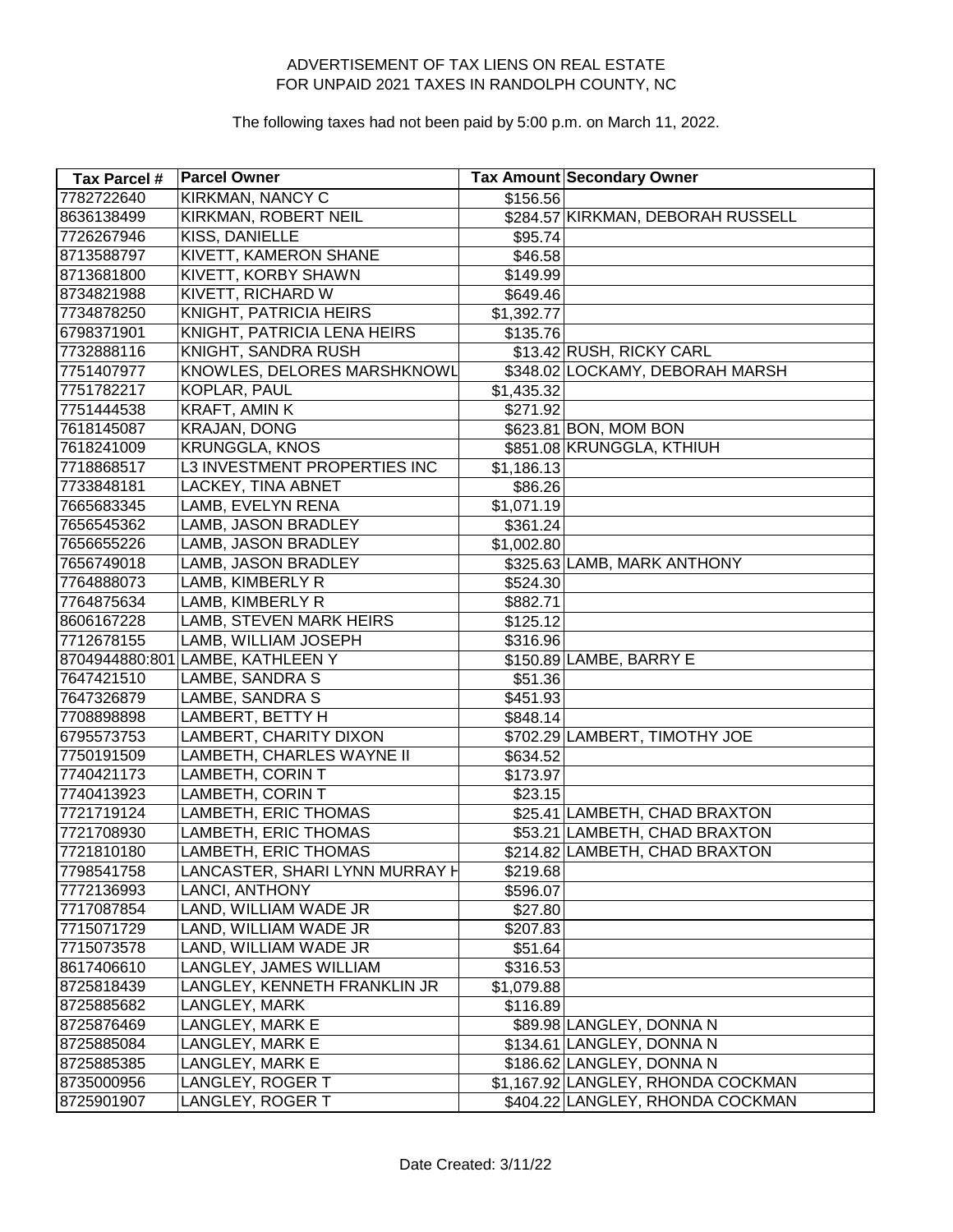| Tax Parcel # | <b>Parcel Owner</b>               |            | <b>Tax Amount Secondary Owner</b> |
|--------------|-----------------------------------|------------|-----------------------------------|
| 7718294713   | LANIER, JAMES W LIFE ESTATE       | \$1,747.58 |                                   |
| 7718291781   | LANIER, RANDY KEITH               | \$1,476.19 |                                   |
| 7758860949   | LAPOINTE, KAREN A                 |            | \$376.43 DAVIS, DEBRA S           |
| 7750070489   | LARA, NOE OCAMPO                  |            | \$509.04 LARA, ROSA               |
| 7740978487   | LARA, ROSA                        |            | \$811.97 LARA, NOE                |
| 8626421732   | LARE, CURT ALAN                   | \$732.64   |                                   |
| 8609997738   | LARE, CURT ALAN                   | \$1,313.67 |                                   |
|              | 7767428325:001 LASSITER, DAWN     | \$348.89   |                                   |
| 7616338845   | LASSITER, MAX HARRIS HEIRS        | \$100.04   |                                   |
| 7616434888   | <b>LASSITER, MAX HARRIS HEIRS</b> | \$389.30   |                                   |
| 7616334714   | LASSITER, MAX HARRIS HEIRS        | \$239.89   |                                   |
| 7616436690   | LASSITER, MAX HARRIS HEIRS        | \$439.24]  |                                   |
| 7765328671   | LATHAM, CLIFFORD EDWARD           |            | \$840.02 LATHAM, FREDDIE LEE      |
| 7695047404   | LATHAM, DOLLY                     | \$796.26   |                                   |
| 8619683290   | LATHAM, NICHOLAS DEAN             | \$85.39    |                                   |
| 7772975435   | LAUGHLIN, ALFRED R                | \$24.91    |                                   |
| 7773758406   | LAUGHLIN, CARL JUNIOR II          |            | \$222.06 LAUGHLIN, MARION LYNN    |
| 7772977401   | LAUGHLIN, DAVID MICHAEL           | \$293.94   |                                   |
| 7772977408   | LAUGHLIN, DAVID MICHAEL           | \$16.59    |                                   |
| 7790706490   | LAUGHLIN, PEARLEAN GOLDSTON       | \$23.24    |                                   |
| 7790507377   | LAUGHLIN, PEARLEAN GOLDSTON       | \$1,032.36 |                                   |
| 7772956182   | LAUGHLIN, TINA C                  | \$165.41   |                                   |
| 7752056787   | LAURELWOOD CLUB ESTATES INC       | \$54.86    |                                   |
| 7645670639   | LAW, CHARLES DANIEL               |            | \$614.99 LAW, JOSEPH SCOTT        |
| 7645670639   | LAW, DAVID ASHFORD                | \$614.99   |                                   |
| 7795408446   | LAW, JEFFREY S                    |            | \$226.12 COBLE, REBECCA D         |
| 7727923605   | LAWING, DONALD LEE                | \$880.92   |                                   |
| 7707656886   | LAWING, STEPHEN E                 | \$1,245.70 |                                   |
| 6785852614   | LAWING, STEPHEN E                 | \$226.90   |                                   |
| 7707667114   | LAWING, STEPHEN E                 |            | \$151.69 LAWING, DONNA K          |
| 7707564205   | LAWING, STEPHEN E                 |            | \$1,525.80 LAWING, DONNA K        |
| 7645684878   | LAWS, RICKY LEE                   |            | \$324.17 LAWS, MARY E             |
| 7751520043   | LAWSON, JUSTIN                    | \$1,203.99 |                                   |
| 7726907600   | LAY, RICHARD ALAN                 | \$748.11   |                                   |
| 8712081480   | LEACH, DAVID FLOYD                |            | \$120.17 LEACH, CHRISTINA B       |
| 7708828108   | LEACH, DOROTHY M HEIRS            | \$1,646.99 |                                   |
| 7697108210   | LEACH, JAMES KENNETH              | \$728.19   |                                   |
| 7708604562   | LEAK, FRANCIS A                   | \$597.81   |                                   |
| 6797136693   | LEAK, FRANCIS A                   | \$970.28   |                                   |
| 8713685011   | LEDNUM, CHARLES TATE HEIRS        | \$132.95   |                                   |
| 7790534247   | LEDWELL, CLYDE                    | \$461.74   |                                   |
| 7790547625   | LEDWELL, CLYDE                    | \$96.14    |                                   |
| 7790631418   | LEDWELL, CLYDE                    | \$468.86   |                                   |
| 7790536366   | LEDWELL, HERMAN L                 |            | \$223.73 LEDWELL, MARGARET        |
| 7761344448   | LEDWELL, HERMAN L                 |            | \$155.70 LEDWELL, MARGARET        |
| 7790556122   | LEDWELL, TREVA S                  |            | \$96.14 LEDWELL, T WILBERT JR     |
| 7715669815   | LEE, GEORGE W II                  |            | \$1,442.20 LEE, KIMBERLY W        |
| 7726136489   | LEE, GEORGE W II                  |            | \$1,286.95 LEE, KIMBERLY W        |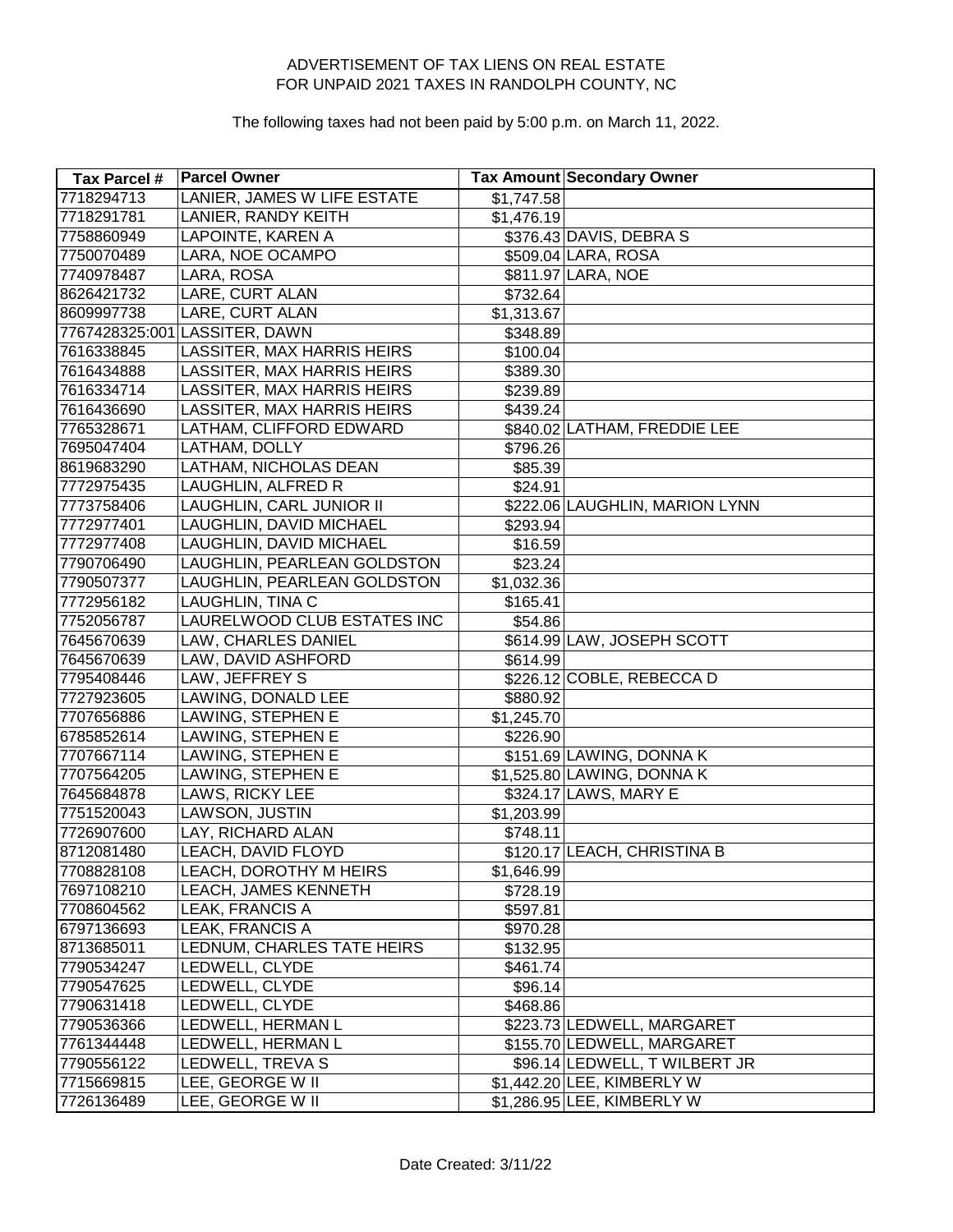| Tax Parcel # | <b>Parcel Owner</b>               |            | <b>Tax Amount Secondary Owner</b>  |
|--------------|-----------------------------------|------------|------------------------------------|
| 7715677558   | <b>LEE, GEORGE W II</b>           |            | \$1,179.19 LEE, KIMBERLY W         |
| 8726431905   | <b>LEE, ROBERT RUSSELL</b>        | \$657.04   |                                    |
| 8736034191   | LEE, STANLEY A                    | \$423.95   |                                    |
| 7665714405   | <b>LEGACY HOUSING CORPORATION</b> | \$164.88   |                                    |
| 7718856990   | LEMIEUX, GARY RAYMOND             | \$1,420.02 |                                    |
| 7788106152   | LEMONS, LARRY EUGENE JR           |            | \$500.05 LEMONS, STEPHANIE K       |
| 7609551156   | LEONARD, CHANDA S                 | \$175.57   |                                    |
| 8618577880   | LEONARD, JUSTIN A                 |            | \$284.23 LEONARD, CASIE C          |
| 8618577250   | LEONARD, JUSTIN ARCHIE            | \$2,135.34 |                                    |
| 7717221483   | LEONARD, MICHELLE WEST            | \$798.50   |                                    |
| 6780506208   | <b>LEONARD, TERESA S</b>          | \$400.96   |                                    |
| 8614226564   | LEONARD, TINA RENEE               | \$23.19    |                                    |
| 7728029770   | LEONARD, TONYA B                  | \$997.87   |                                    |
| 7707847376   | LERCH, FAITH M                    |            | \$190.56 LERCH, LEROY WILLIAM      |
| 7761341304   | LETTERLOUGH, JEROME               |            | \$602.25 GREEN, FELIX DEMONT HEIRS |
| 7619136869   | LEVINER, JOYCE H                  |            | \$445.58 TIPTON, ALYCE G           |
| 7707089004   | LEWALLEN, DAVID J                 |            | \$793.75 LEWALLEN, HARRIET         |
| 7750702692   | LEWALLEN, LARRY JR                | \$792.66   |                                    |
| 7649899457   | LEWALLEN, LARRY M JR              | \$797.97   |                                    |
| 7649863671   | LEWALLEN, MCLARIN HENRY           | \$67.55    |                                    |
| 7736012813   | LEWALLEN, SUSAN CAROL BOGGS       | \$45.11    |                                    |
| 7717213928   | LEWIS, ALVA W                     | \$173.82   |                                    |
| 6796201265   | LEWIS, BRANDI                     | \$311.14   |                                    |
| 7725000184   | LEWIS, CAROLYN K LIFE ESTATE      | \$105.75   |                                    |
| 7705302394   | LEWIS, JAMES FRANKIE              | \$224.39   |                                    |
| 6796694963   | LEWIS, LARRY D                    | \$398.41   |                                    |
| 6796673805   | LEWIS, ROBERT                     |            | \$1,064.20 SIMMONS, AMANDA JEAN    |
| 7798702765   | LEWIS, STEPHANIE M MCPHERSON      | \$185.58   |                                    |
| 7761105158   | LIBBERT, JONNA LEE                | \$2,198.35 |                                    |
| 8708637283   | <b>LIBERTY LOTS LLC</b>           | \$207.63   |                                    |
| 8708623026   | <b>LIBERTY LOTS LLC</b>           | \$256.01   |                                    |
| 8708624095   | <b>LIBERTY LOTS LLC</b>           | \$255.37   |                                    |
| 8708612873   | <b>LIBERTY LOTS LLC</b>           | \$170.50   |                                    |
| 8708633567   | <b>LIBERTY LOTS LLC</b>           | \$604.34   |                                    |
| 7798703041   | <b>LIBERTY LOTS LLC</b>           | \$166.62   |                                    |
| 7798618099   | <b>LIBERTY LOTS LLC</b>           | \$160.70   |                                    |
| 8708724709   | <b>LIBERTY LOTS LLC</b>           | \$165.34   |                                    |
| 7741241779   | LIGHT, JENNIFER MILLER            |            | \$757.63 LIGHT, WADE STEVEN III    |
| 7751651031   | LILLY, MATTIE LEE                 | \$253.15   |                                    |
| 7792806779   | LINDSEY, KENNETH CHARLES          |            | \$757.79 LINDSEY, TUANITA LAUGHLIN |
| 7718002953   | LINDSEY, OMETA P                  | \$168.47   |                                    |
| 7718005912   | LINDSEY, OMETA P                  | \$89.75    |                                    |
| 7718005937   | LINDSEY, OMETA P                  | \$204.04   |                                    |
| 7798535992   | LINEBERRY, AMY T                  | \$688.29   |                                    |
| 7677622500   | LINEBERRY, BRUCE LEE              | \$137.20   |                                    |
| 7731782864   | LINEBERRY, LYNDA IRENE            | \$413.65   |                                    |
| 7795364325   | LINEBERRY, MARY E                 |            | \$224.28 HYDE, MELINDA LINEBERRY   |
| 7795354431   | LINEBERRY, MARY E                 |            | \$697.02 HYDE, MELINDA LINEBERRY   |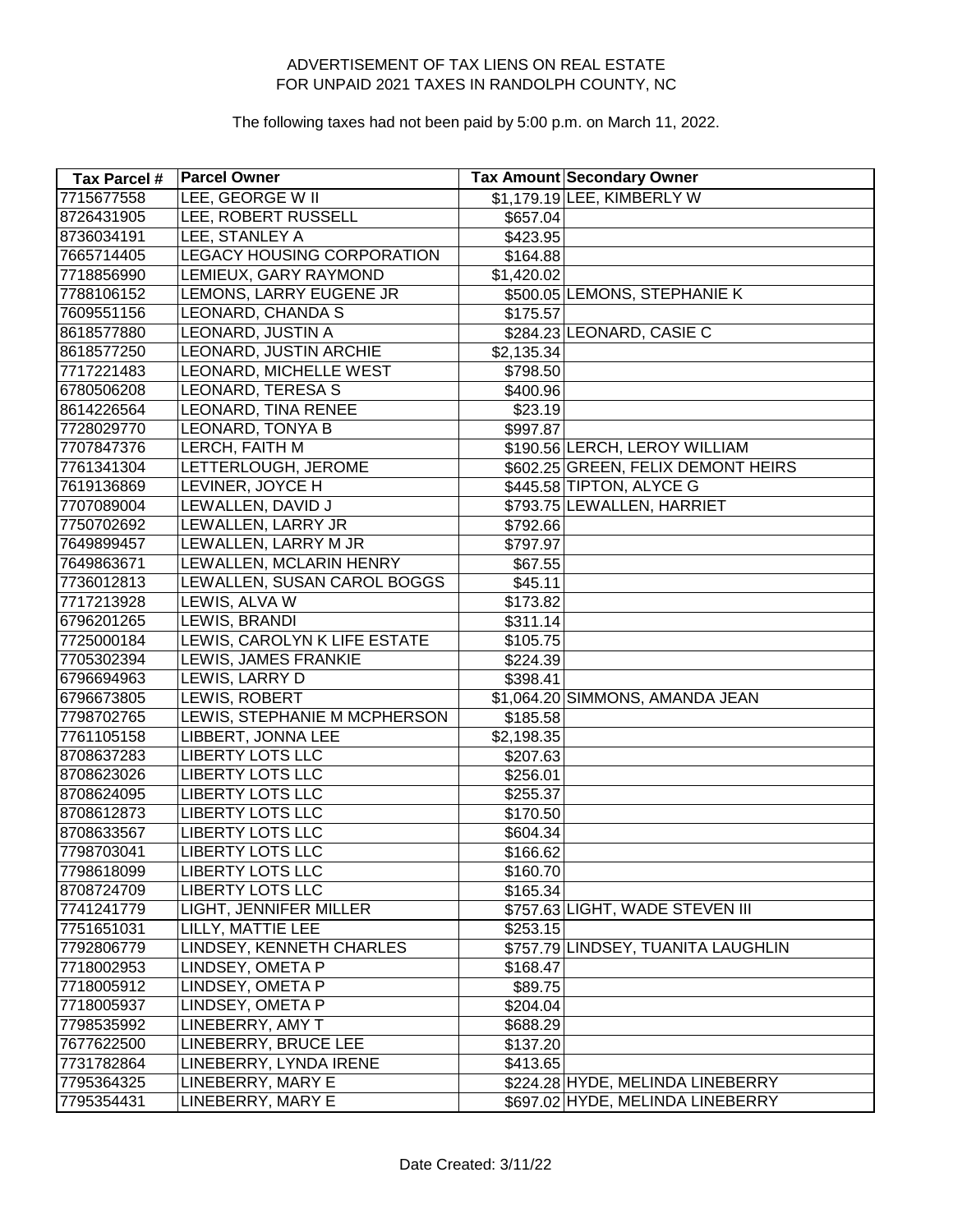| Tax Parcel # | <b>Parcel Owner</b>                |            | <b>Tax Amount Secondary Owner</b>    |
|--------------|------------------------------------|------------|--------------------------------------|
| 8720013727   | LINEBERRY, PAUL A LIFE ESTATE      | \$663.85   |                                      |
| 8725624033   | LINEBERRY, RUSSELL SCOTT           | \$1,133.13 |                                      |
| 8725955627   | LINEBERRY, RUSSELL SCOTT           | \$15.24    |                                      |
| 8725960159   | LINEBERRY, RUSSELL SCOTT           | \$1,383.16 |                                      |
| 7669386681   | LINK, ROBERT                       |            | \$1,226.30 LINK, KELLY               |
| 7669386710   | LINK, ROBERT                       |            | \$15.96 LINK, KELLY                  |
| 7744895094   | <b>LINTHICUM, MARY H</b>           | \$124.57   |                                      |
|              | 7624889653:801 LISENBY, ELIZABETH  | \$304.70   |                                      |
| 7751567954   | LITTLE, RHONDA O                   | \$866.96   |                                      |
| 7658772086   | LIVELY, VICKY L                    | \$490.27   |                                      |
| 7757727647   | LOCKLEAR, LINDA GHANT HEIRS        | \$195.79   |                                      |
| 7750894507   | LOCKWOOD, MARTHA E                 | \$784.61   |                                      |
| 7656446547   | LOFLIN, CYNTHIA LUCK               |            | \$384.86 LOFLIN, JUSTIN              |
| 7659622800   | LOFLIN, JAMES C                    | \$138.92   |                                      |
| 7767208967   | LOGAN, DONNIE GRAY                 | \$260.88   |                                      |
| 7781856226   | LONG, CHRISTOPHER TRAVIS           |            | \$425.04 LONG, MARK TIPTON           |
| 7761330987   | <b>LOOK TO JESUS MINISTRIES</b>    | \$33.80    |                                      |
| 7750991643   | LOPEZ, ARACELI LOPEZ               |            | \$370.18 PONCE DIAS, JAVIER          |
| 7659913027   | LOPEZ, FLORA CAMPUZANO             | \$296.38   |                                      |
| 8726438984   | LOPEZ, JOEL SUAREZ                 |            | \$472.26 CARRANZA, IGNACIO OROZCO    |
| 7798534009   | LOPEZ, JOSE S                      |            | \$194.33 TORRES, MARIA               |
| 7676809528   | LOPEZ, MICHELLE                    | \$358.93   |                                      |
| 7754381751   | LOURIS, GREGORY KEITH              |            | \$65.27 LOURIS, MARK                 |
| 7754393067   | LOWDERMILK, COURTNEY               |            | \$65.36 LOWDERMILK, SONYA            |
|              | 7754389452:001 LOWDERMILK, SONYA M | \$175.44]  |                                      |
| 7703749409   | LOWE, JOSHUA                       |            | \$165.39 LOWE, AMBER                 |
| 7726508114   | LOWE, MARIAN B HEIRS               | \$434.51   |                                      |
| 7629475757   | LOWE, PATRICIA G                   | \$385.90   |                                      |
| 7761770146   | LOWERY, MARCUS ANTONIO             |            | \$22.61 LOWERY, SHEQUITA CHANTAE     |
| 7761760242   | LOWERY, MARCUS ANTONIO             |            | \$29.85 LOWERY, SHEQUITA CHANTAE     |
| 7761672206   | LOWERY, MARCUS ANTONIO             |            | \$19.76 LOWERY, SHEQUITA CHANTAE     |
| 7761672357   | LOWERY, MARCUS ANTONIO             |            | \$20.91 LOWERY, SHEQUITA CHANTAE     |
| 7761673160   | LOWERY, MARCUS ANTONIO             |            | \$20.15 LOWERY, SHEQUITA CHANTAE     |
| 7761661686   | LOWERY, MARCUS ANTONIO             |            | \$25.46 LOWERY, SHEQUITA CHANTAE     |
| 7761679160   | LOWERY, MARCUS ANTONIO             |            | \$22.43 LOWERY, SHEQUITA CHANTAE     |
| 7761661526   | LOWERY, SHEQUITA CHANTAE           |            | \$482.43 LOWERY, MARCUS ANTONIO      |
| 8726642398   | LOYOLA, ERIK A GARCIA              |            | \$357.63 LOYOLA, JUAN DIEGO GARCIA   |
| 6797922316   | LUCAS, CRYSTAL C                   |            | \$485.80 LUCAS, ROGER D              |
| 7766653594   | LUCAS, ROSE MARY PARSON YOUN(      | \$597.56   |                                      |
| 7766652585   | LUCAS, ROSE MARY PARSON YOUN(      | \$32.47    |                                      |
| 7722616632   | LUCAS, TIMOTHY ALAN                |            | \$1,207.60 BULLINGER, IZETTA LESANDE |
| 8734645108   | <b>LUCIID LLC</b>                  | \$803.72   |                                      |
| 8734632934   | <b>LUCIID LLC</b>                  | \$597.63   |                                      |
| 7658062540   | LUCK, RICHARD ALVIS                |            | \$188.93 LUCK, HOPE S                |
| 8722852887   | LUJAN, RAUL                        |            | \$78.94 LUJAN, MARIA DEL CARMEN      |
| 7751401953   | LUTHER, ALBERT TIMOTHY             |            | \$1,274.58 LUTHER, ANJANETTE JOHNSON |
| 7792108562   | LUTHER, CORA                       | \$610.88   |                                      |
| 7614171656   | LUTHER, CORA ESTATE                | \$872.47   |                                      |